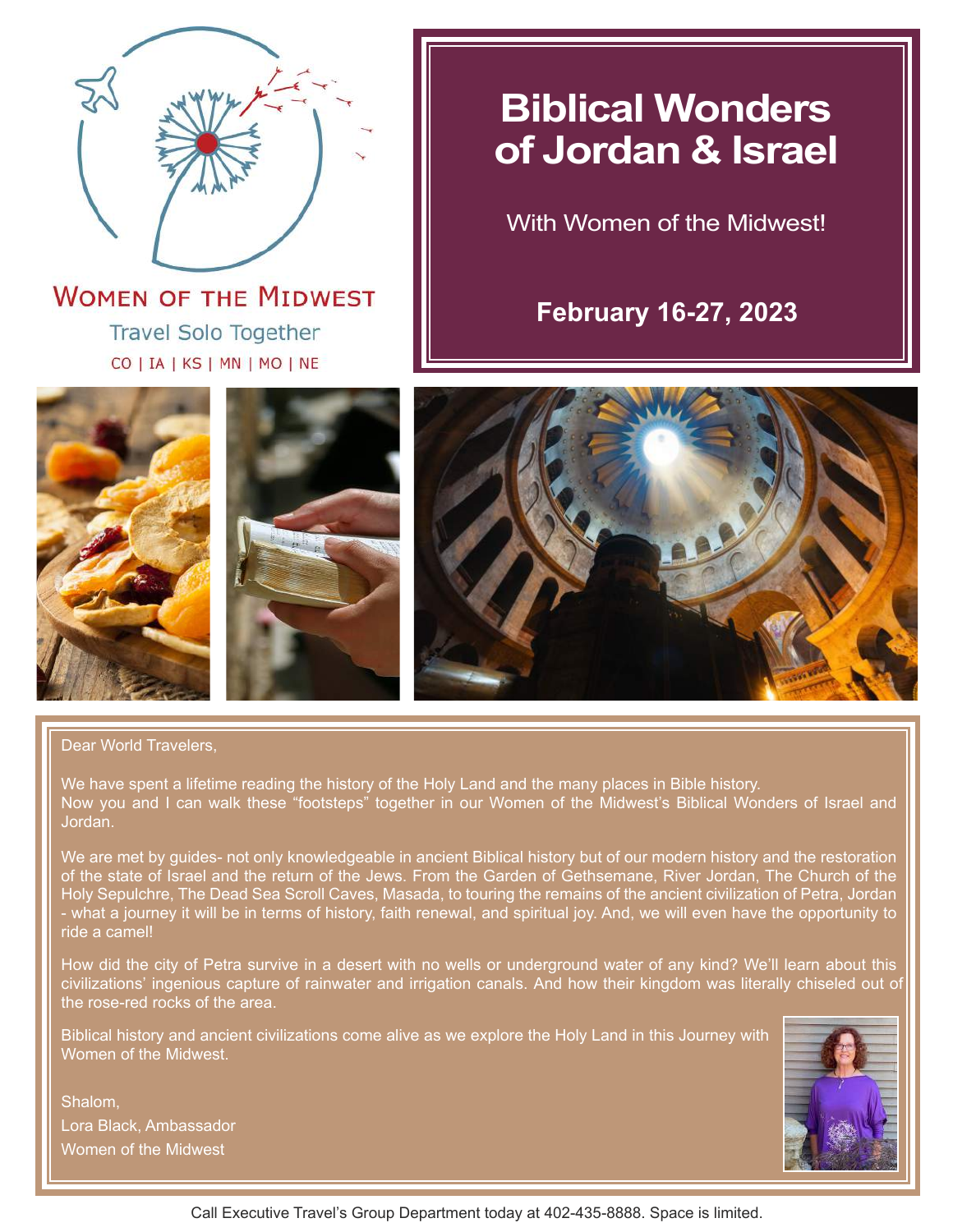

## **February 16, 2023 - Thursday**

*Traveling to Amman, Jordan* life-changing adventure begins as we take an overnight flight to Amman, Jordan. Enjoy in-flight entertainment and meal service as you start your dream vacation.

#### **February 17, 2023 - Friday**  *Amman*

We arrive in the Hashemite Kingdom of Jordan. Upon arrival, we meet our tour guide who will be accompanying us during our journey in Jordan. We transfer to our lodging for an evening in Amman. Enjoy a welcome dinner, retire to our rooms, and be ready for an early departure in the morning. D

#### **February 18, 2023 - Saturday**  *Petra*

Early this morning we turn southward toward the amazing mountain fortress of Petra, known to be inhabited by the Edomites - the descendants of Esau. We travel on the King's Highway where to the west we view the hills bordering the Dead Sea. This is the area of the hilltop palace/fortress of Machaerus, where John the Baptist was beheaded. Arriving in Petra, we begin our tour with a walk through the "Siq," an immense crack in the Nubian sandstone, to the city of Petra, carved out of the rose-red rock. The Treasury, El Khazneh, is one of the most elegant remains of antiquity. Beyond El Khazneh we are surrounded on both sides by hundreds of Petra's carved and built structures. The evening is spent at a nearby hotel and dinner is served in their beautiful restaurant. B | D

#### **February 19, 2023 - Sunday**

Mount Nebo, Madaba, Tel Aviv, Israel Our morning tour begins in the town of Madaba, the biblical Medeba, 20 miles south of Amman. Madaba is best known for its Byzantine and Umayyad mosaics and at the Greek Orthodox Church of St.



George we view the earliest surviving mosaic map of the Holy Land. Mt. Nebo believed to be the site of the tomb of Moses, commands a spectacular view across the Jordan Valley and the Dead Sea. Study the panorama as we read the scripture of God showing Moses the "Promised Land" before He brought him home to heaven. We travel west toward the Allenby Bridge and view the Plains of Moab to the North, the area where the tribes of Israel camped before crossing the Jordan and we picture the place where Jesus was baptized. Crossing the Jordan River into Israel, we say goodbye to our Jordanian tour guide and hello to our Israel tour guide. We drive to the Tel Aviv area with the remainder of the afternoon at leisure. You may wish to take a devotional time with the sunset over the "Great Sea," a time of prayer and thanks for the special blessings ahead, a prayer for the people of this land, and then enjoy a good night's rest. B | D

## **February 20, 2023 - Monday**

*Caesarea, Megiddo, Nazareth* After breakfast, we travel along the coast of the Mediterranean Sea to Caesarea, where Gentiles first heard the Good News from Peter and were baptized. We will see the Roman Amphitheatre and aqueduct and then journey on to Mt. Carmel, where Elijah challenged King Ahab and the prophets of Baal. Next, we travel through the Jezreel Valley to Megiddo, the Armageddon Battlefield, where archaeologists have unearthed 20 levels of civilization. We drive through the area of Cana and Nazareth, the boyhood home of Jesus. There we visit the Nazareth Village - a wonderful recreation of Biblical times with costumed guides. Dinner and overnight lodging for the next two nights in the Tiberias area will be on the Sea of Galilee. B | D

## **February 21, 2023 - Tuesday**

*Dan, Caesarea Philippi, Capernaum, Magdala, Sea of Galilee Boat Ride, Mt. of Beatitudes*

Following breakfast, our morning travels take us to two valuable northern sites. Dan, where the children of Israel fell to the depths of alternative sacrifice, and Caesarea Philippi, the site of Peter's Confession and pagan worship. We pass the possible site of the multiplication of loaves and fishes in Bethsaida and the Mount of the Beatitudes. Returning to Tiberias for a St. Peter's Fish Lunch, we then visit the ancient Fisherman Boat followed by a relaxing cruise on the Sea of Galilee. A brief scripture reading and devotional on board brings to life the experiences of Jesus and the fishermen disciples. In Capernaum, we view the excavations of the sea-side village and Peter's home, followed by a visit to Magdala, home town of Mary Magdalene. The recent excavation of the First Century Synagogue and the well-preserved village makes Magdala one of the most interesting Biblical sites in Israel. B | L | D

km.  $\epsilon$ 

**DEAD SEA** 

**KHIRBET OUMRAN** 

**SCROLL CAVES** 

#### **February 22, 2023 - Wednesday**  *Jordan River Baptism Site, Beth Shean, &*

*Dead Sea*

We begin our day with the opportunity to be baptized at the Jordan River Baptismal site. Next, we travel southward to Beit-Shean/Scythopolis, the most magnificent archaeological site in Israel, located at the strategic juncture of the Jezreel and Jordan valleys. Like Jericho, it has been almost continuously occupied throughout history. After defeating Saul and his sons on Mt. Gilboa, the Philistines hung their bodies on the walls of Beit Shean. During the time of Jesus, Scythopolis was one of the chief cities of the Decapolis - a league of ten cities sharing Greek culture and government. Following the fertile Jordan Valley, our guide will point out the agricultural restoration of the "Land of Milk and Honey" and Israel's intricate irrigation development. We pass ancient Jericho and view from a distance this city famed as the oldest in the world. To the east of Jericho along the Jordan River Valley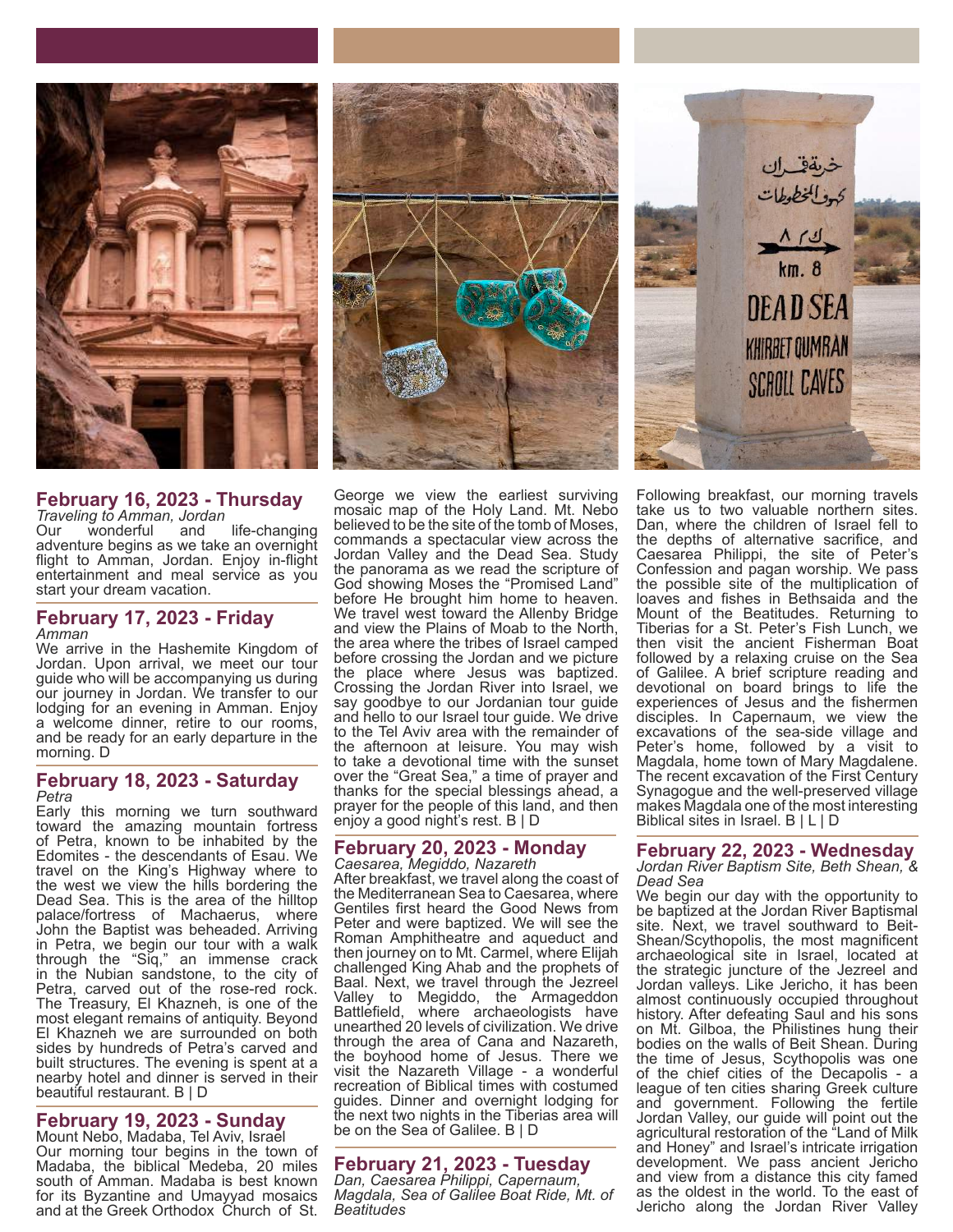

(Queser El Yehud) is the Israeli side of Bethany Beyond the Jordan. In this area, Jesus was baptized by John the Baptist, Elijah, and Elisha crossed the Jordan, as well as the children of Israel, led by Joshua, entered the Promised Land. Our lodging for the evening is at the Dead Sea – the lowest place on earth. Spend time in the special spa and enjoy a dip in the Dead Sea for a relaxing float before dinner. B | D

#### **February 23, 2023 - Thursday**

*Masada, Ein Gedi, Dead Sea Scrolls, Abraham's Tent*

After a hearty breakfast, we take a cable car ride to the mountain top fortress of Masada. Here our guide will treat us to the history of the famous zealot stand.

Afterwards, we proceed to Ein Gedi, "Spring of the Goat," an oasis on the western shore of the Dead Sea. Because of its warm climate and abundant supply of water, the site developed a reputation for its fragrant plants and date palm groves. This is where King David hid from Saul, and where God defeated the enemies of the Israelites by praise and worship led by King Jehoshaphat. Next, we visit Qumran Caves where the Dead Sea Scrolls were discovered. This afternoon we will take part in the Genesis Land dinner in Abraham's Tent, where we enjoy a trip back in time: a reliving of life in the time of the Patriarchs, complete with costume, dramatic presentation, and authentic food. Our lodging for the next four nights will be in Jerusalem. B | D

#### **February 24, 2023 - Friday**

*Around Jerusalem, Bible Times* Conditions permitting we will visit the Temple Mount, with commentary on the Temple Periods, and the variety of belief systems, past and present, that make this area so valuable. Next, we will visit the Wailing Wall and then the fascinating Rabbinical Tunnels leading us through the Second Temple era. The tunnel and exhibit give a clear understanding of the



amazing construction of the Temple Mount, giant stones, water supply and Roman street where our Lord was led to judgment. Before exiting the tunnel we see the immense cornerstone rejected by the builders. We move on to the Judgment Hall of Pilate, hear of those who conspired against Him, and are reminded of His brutal beating and humiliation. From here we will also be able to see the Pool of Bethesda, Stephen's Gate, and St. Ann's Church. This afternoon we visit the Southern Wall Excavations. This southern side of The Temple was the main entrance for the common folk. From here Jesus entered the Temple Mount and drove out the vendors and money exchangers who were exploiting the people. It is also likely that this is the place that Peter stood and preached and where thousands were saved and baptized on the Day of Pentecost. Those who wish, may stay in the city marketplace for shopping, while others may choose to spend the remainder of the day surrounding the birth of Christ with a visit to Bethlehem. B | D

## **February 25, 2023 - Saturday**

*Israel Museum, House of Caiaphas, Yad Vashem*

After a filling breakfast, an interesting and educational time awaits us today at the Israeli Museum. Take a walk through collections of century's old Israeli artifacts including the Dead Sea Scrolls, and then enjoy a guided walk through an accurately detailed model of Biblical Jerusalem. This model will help put into perspective all that you have seen over the previous days touring. Next, we visit the House of Caiaphas where Jesus was beaten and spit upon. See a pit where He may have been held for the evening and the ancient hillside steps He walked as He was taken to be condemned. We conclude the day with a visit to Yad Vashem, the Holocaust Museum, for a needed reminder of what the Jews have suffered as a people. This evening we enjoy a special lecture by a



local believer prior to dinner, giving us a perspective of Messianic life in Israel. B | D

#### **February 26, 2023 - Sunday**  *Jesus' Steps, Last Days, Way of*

*Suffering, Garden Tomb*

Today we walk where Jesus walked; beginning the day with a panoramic view of the city, Mount Moriah and the Dome of the Rock from atop the Mount of Olives and then the Garden of Gethsemane. How many have wished to be whisked back in time to get a glimpse of our Lord or hear His voice if only for a moment? To walk between the ancient olive trees, read the scriptures of Jesus' prayer and take time for personal reflection is important here. Passing by the Protestant Cemetery, we visit the "Upper Room" just outside the Zion Gate where the disciple John, whom Jesus loved, laid his head on His breast and where later Thomas cried, "my Lord & my God." While walking along the Via Dolorosa, we are reminded of His way of suffering along with a visit to the Church of the Holy Sepulcher. Our guide will explain the differing opinions on the route that Christ was led and the actual place of crucifixion and burial site. The climax of the day is the area of Golgotha (place of the skull) and the Garden Tomb, where we celebrate the resurrection with communion and a time of praise. B | D

#### **February 27, 2023 - Monday**  *Traveling home*

All too soon, your vacation has ended. Transfer to Tel Aviv airport in plenty of time to check-in for our flight and to clear security. You may do some last-minute shopping at the duty-free stores before boarding and flying across the Atlantic Ocean back to the United States. B

*Itinerary subject to change.*

*B = Breakfast L = Lunch D = Dinner*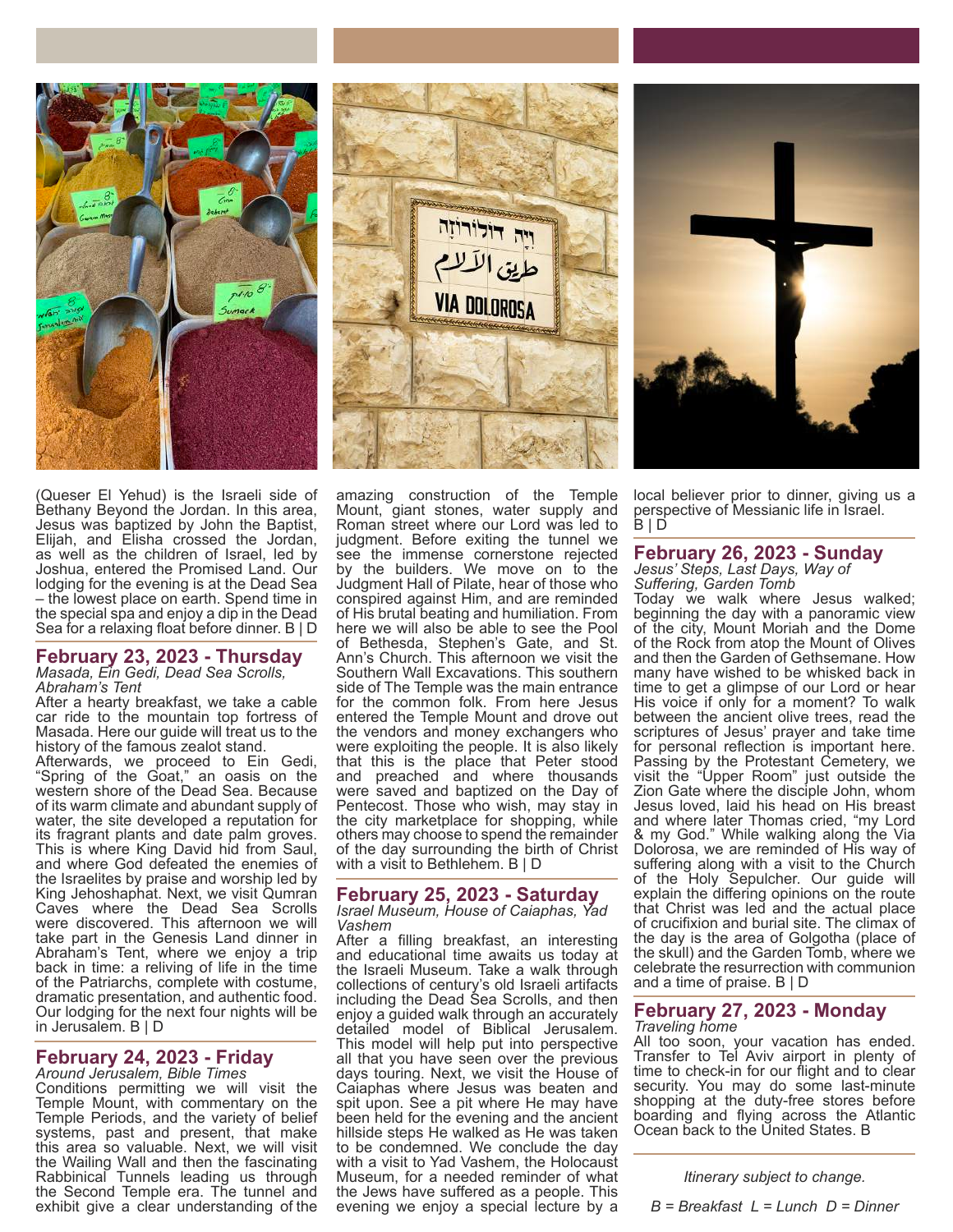

#### **Package Price:**

| Per person in shared double room: | \$3.595 |
|-----------------------------------|---------|
| Per person in a single room:      | \$4.595 |

*Limited number of single rooms available.*

*Triple rooms are not available on this trip.*

*We offer "Pair & Share" service for our Solo travelers. Ask us to assist in finding your roommate!* 

A non-refundable deposit of \$500 per person is required upon signing up. Deposit can be paid by cash, check, or credit card. Balance is due on October 17, 2022, and is non-refundable. Balance can be paid by cash or check. Credit card payment(s) (any payment applied to the tour after the deposit) will access a 3.5% fee.

Should the tour not meet the minimum of 15 travelers, all funds paid to Executive Travel for land, air, and travel insurance will be refunded 90 days prior to departure.

Registering for this tour signifies that you agree with our terms and conditions which can be found at executivetravel.com/eti-home/ vacation/escorted-tours.

#### **Included:**

- 10 nights during the tour in Jordan and Israel at 4-star hotels
- 10 x breakfast
- $1 x$  lunch (day  $6$ )
- 10 x dinner
- All transportation as per tour program
- Admissions to all sites mentioned in the tour program
- Full-time English-speaking professional tour guide in Jordan and Israel
- Baggage handling at hotels (one piece per person)
- Headphones where required
- Gratuities to guides, drivers, and hotel staff
- Women of the Midwest Ambassador, February 16-27, 2023
- All local taxes and fees as per January 17, 2022
- Jordan Visa\*

\*A visa is not required for Israel. For entering Israel and Jordan, your passport must be valid at least six months longer than your date of the return.



WOMEN OF THE MIDWEST A wholly-owned division of Executive Travel Inc.

## **To register contact:**

# *A* **Executive**Travel

1212 O Street • Lincoln, NE 68508 Phone: 402-435-8888 (ask for Group Department) Fax: 402-435-2735 GroupDepartment@executivetravel.com www.executivetravel.com

#### ONLINE REGISTRATION LINK:

Via our website www.WomenoftheMidwest.com/journeys

#### **Group airfare:**

We offer group airfare. Pricing and specific itinerary will be available by the end of March 2022. All registered travelers will be notified. Estimate \$1,400 for your roundtrip ticket, economy class, including taxes and fees.

#### **Tour Activity Level: LEVEL 1 2 3 4**

This tour involves a considerable amount of walking, stairs, longer periods of standing, outdoor activities, and steep areas within the places visited. This trip is not recommended for guests with walking difficulties. Comfortable, sturdy shoes/boots are recommended.

#### **Travel Insurance:**

We recommend travel insurance to help protect you and your trip investment against the unexpected. For your convenience, we offer a plan provided by Travelex Insurance Services. For full pricing grid and highlights, please ask us.

#### **Not Included:**

- Airfare, estimate \$1,400 per person, economy class
- Airline baggage fees for your domestic part of the trip (estimate \$60 in total). Your first checked piece up to 50 lbs is FREE on the international flights
- Travel insurance
- Personal expenses
- Meals and beverages other than mentioned in the tour program
- Entrances to monuments and/or museums other than mentioned
- Cost of Covid-19 tests, if required at the time of traveling
- Professional fee, \$75 per person, due at time of registration
- Anything not mentioned in the inclusions

#### **Hotel Accommodations (standard rooms):**

- Geneva Hotel, Amman
- Hayat Zaman, Petra/Wadi Musa
- The West Lagoon Hotel, Netanya
- The Sea of Galilee Hotel, Sea of Galilee
- The Daniel Hotel, Dead Sea
- Grand Court Hotel, Jerusalem

*Final accommodations are confirmed with the delivery of your travel documents, 30 days prior to departure.*

Call Executive Travel's Group Department today at 402-435-8888. Space is limited.